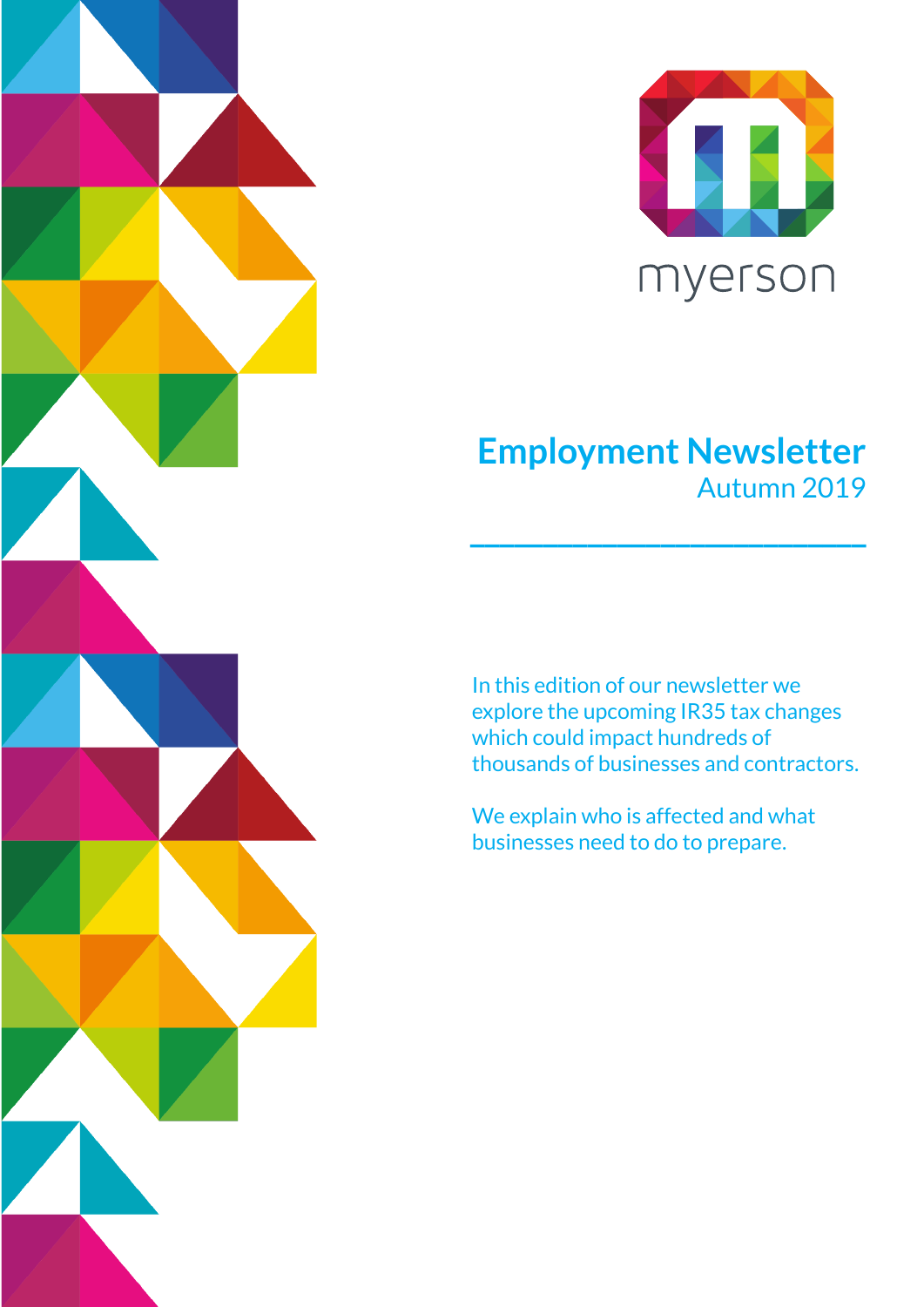# **EMPLOYMENT LAW UPDATE**

# 2019

# **IR35: All you need to know about IR35 tax changes.**

Many businesses rely on contractors and freelance workers as a source of readily-available and cost-effective labour, whilst contractors enjoy the freedom that comes with being their own boss. However, such arrangements could now be at risk due to upcoming changes to the IR35 tax regime.

The reforms could affect hundreds of thousands of businesses and contractors, with businesses facing higher costs and contractors experiencing a drop in their income. There will be additional administrative burdens for both parties

#### **What is IR35?**

The IR35 rules have been in place for many years and were designed to prevent tax avoidance by contractors who were claiming to be selfemployed for tax purposes, but who were actually concealing an employment relationship behind a PSC.

The IR35 regime ensures that the correct employment taxes are paid, but it does not apply if there is a genuine self-employment or a consultant relationship. At present, within the private sector, the PSC is solely responsible for assessing the contractor's employment status and deciding whether the IR35 regime applies. If it does, the PSC is responsible for ensuring that income tax and National Insurance contributions are remitted to HMRC. However, this is set to change next year (in a similar way to changes that were made in the public sector in 2017).

# **Key Terms**

PSC: A 'personal service company' is an intermediary corporate entity that businesses engage contractors through, rather than contracting directly with the individual contractor.

Client: A business that receives the services of the contractor.

Fee Payer: The party that pays the PSC. In simple arrangements, the Client is often the Fee Payer. In more complicated structures there can be a contractual chain of companies between the Client and the Fee Payer.



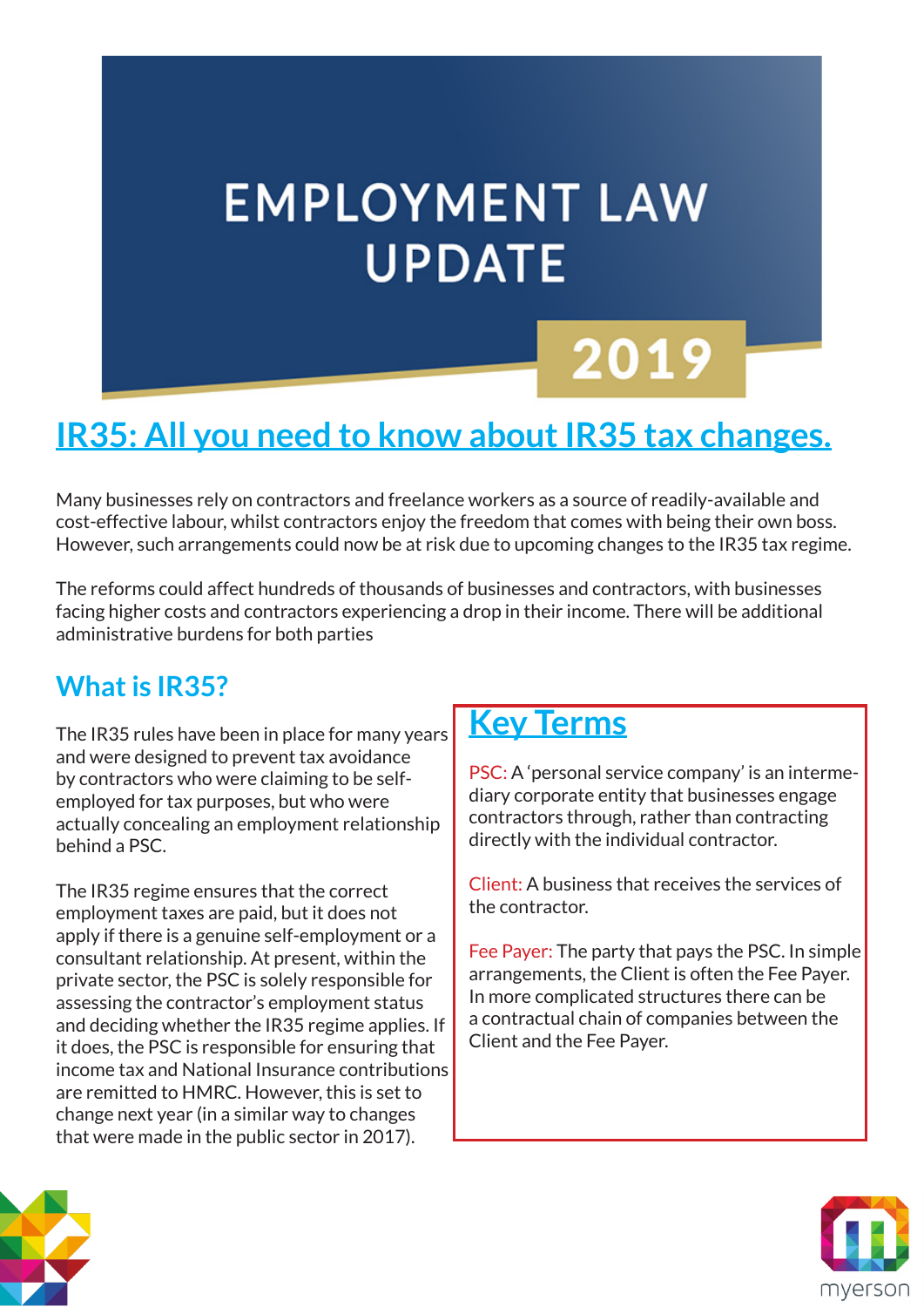### **What is changing on 6 April 2020?**

From 6 April 2020, the responsibility for applying the IR35 rules and determining employment status will shift from the PSC to the Client. If the IR35 regime applies, payments made by the Fee Payer to the PSC will be treated as employment income. The Fee Payer, rather than the PSC, will have responsibility for remitting income tax and National Insurance contributions to HMRC.

## **Who do the rules apply to?**

From 6 April 2020 medium and large-sized private sector businesses will need to apply the modified IR35 regime.

The IR35 rules will apply to a company if they meet two or more of the following conditions:

- It has an annual turnover of more than £10.2 million;
- It has a balance sheet total of more than £5.1 million; or
- it employs more than 50 employees.

The modified IR35 regime also applies to connected and associated companies within a group. If a parent company qualifies as a medium or large-sized business, then its subsidiaries will also have to comply with IR35.

Those companies who do not meet the test will not need to apply the new regime and PSC companies that are engaged will continue to apply IR25 on the current basis.

### **When do businesses need to start applying the rules?**

Clients that qualify must start applying the new rules from 6 April 2020.

If a Client does not qualify on 6 April 2020, it should continue to monitor its position in case circumstances change.

### **Will businesses need to pay backdated employment taxes to HMRC?**

Businesses will be relieved to hear that these reforms are not retrospective. HMRC will not be investigating arrangements with PSCs pre-dating 6 April 2020. When considering their IR35 obligations, business should therefore not look into historic arrangements. Instead, they should focus on any ongoing relationships with PSCs.

### **What do businesses need to do if the rules apply?**

#### Assess employment status

If the IR35 regime applies, the Client will be responsible for determining the individual contractor's employment status. This must be done for every contract the Client agrees with an agency or a PSC.

To assess the employment status of the contractor, the Client must consider the practical realities of the working relationship. There is no exhaustive list of criteria, but the following are important factors:

- **Mutuality of obligation:** in an employment relationship, there is a strict obligation on the worker to work and an equal obligation on the employer to provide work.
- **Personal service:** employees are obliged to provide their services personally. If the worker is entitled to provide a substitute to do the work, this may point away from an employment relationship.
- **Control:** an employee will be subject to a greater degree of control by the employer, such as setting when, where or how the individual works. A contractor normally determines for himself when and how he will work.
- **Integration:** unlike employees, contractors are not normally integrated into the company. They are not held out as a member of staff, are not subject to policies and procedures and do not receive employee-type benefits.



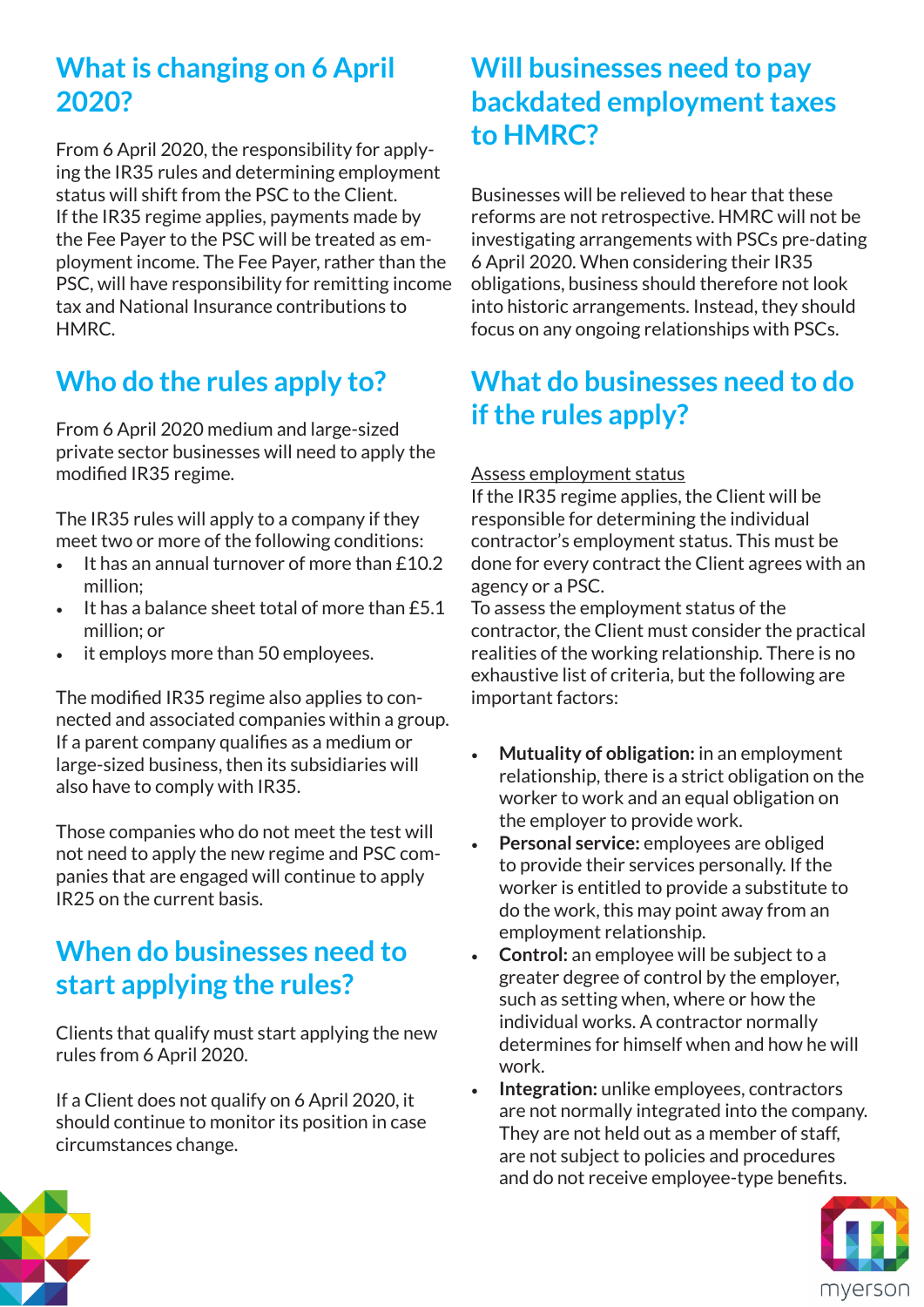The law around employment status is complex and changeable. Each case will turn on its own facts and Clients have an obligation under the new IR35 rules to exercise reasonable care when carrying out the assessment. Therefore, advice should always be sought where there is any doubt. Our team of employment experts are experienced at advising clients on employment status issues.

#### Notify the relevant parties

Once employment status has been determined, the Client must notify the individual contractor and the entity it has contracted with (which may be the PSC or a different company) of the decision and its reasons.

Notice of the decision must be passed on before, or on the date, that the contract is entered. If the work starts later, notice should be given before that later date.

The decision should be passed on even if the IR35 rules are found not to apply. If the rules do apply, then the Client will be liable for income tax and National Insurance contributions until the notice has been given.

If a party in a contractual chain receives the notice but does not pass it on to the next party, they automatically become the Fee Payer and will be responsible for deducting tax and National Insurance contributions and paying these to HMRC. In contractual chains, parties should act swiftly in passing the notice down the chain until it is received by the PSC. In simpler arrangements, the Client will be giving notice directly to the PSC.

#### Deal with any disputes:

The contractor, the PSC and/or other companies may disagree with the decision on the contractor's employment status. The Client should have processes in place for dealing with disagreements, which should include:

- Carefully considering the points raised and the reasons for the disagreement. If insufficient information has been provided, the Client should make further enquiries of the party raising the complaint;
- Deciding whether to uphold or reverse the original decision and communicating this to all parties; and
- Maintaining a paper trail. Decisions should be communicated in writing and any disagreements recorded.

Whilst a Client considers the disagreement, it must continue to apply IR35 in line with its original decision. The Client must respond to the complainant and the contractor with a decision within 45 days or liability for tax and National Insurance contributions passes to the Client.

#### The Fee Payer's responsibilities

Once any disagreements have been resolved, and employment status has been determined, the Fee Payer must account to HMRC for any due payments of income tax and National Insurance contributions. This must be done on any payments made to the PSC that are deemed to be employment earnings.

The Fee Payer will not be responsible for deducting student loan repayments. The Fee Payer is also not responsible for statutory payments and other employment rights, such as holiday pay and auto enrolment in a pension, which instead arise through the individual's employment with the PSC.